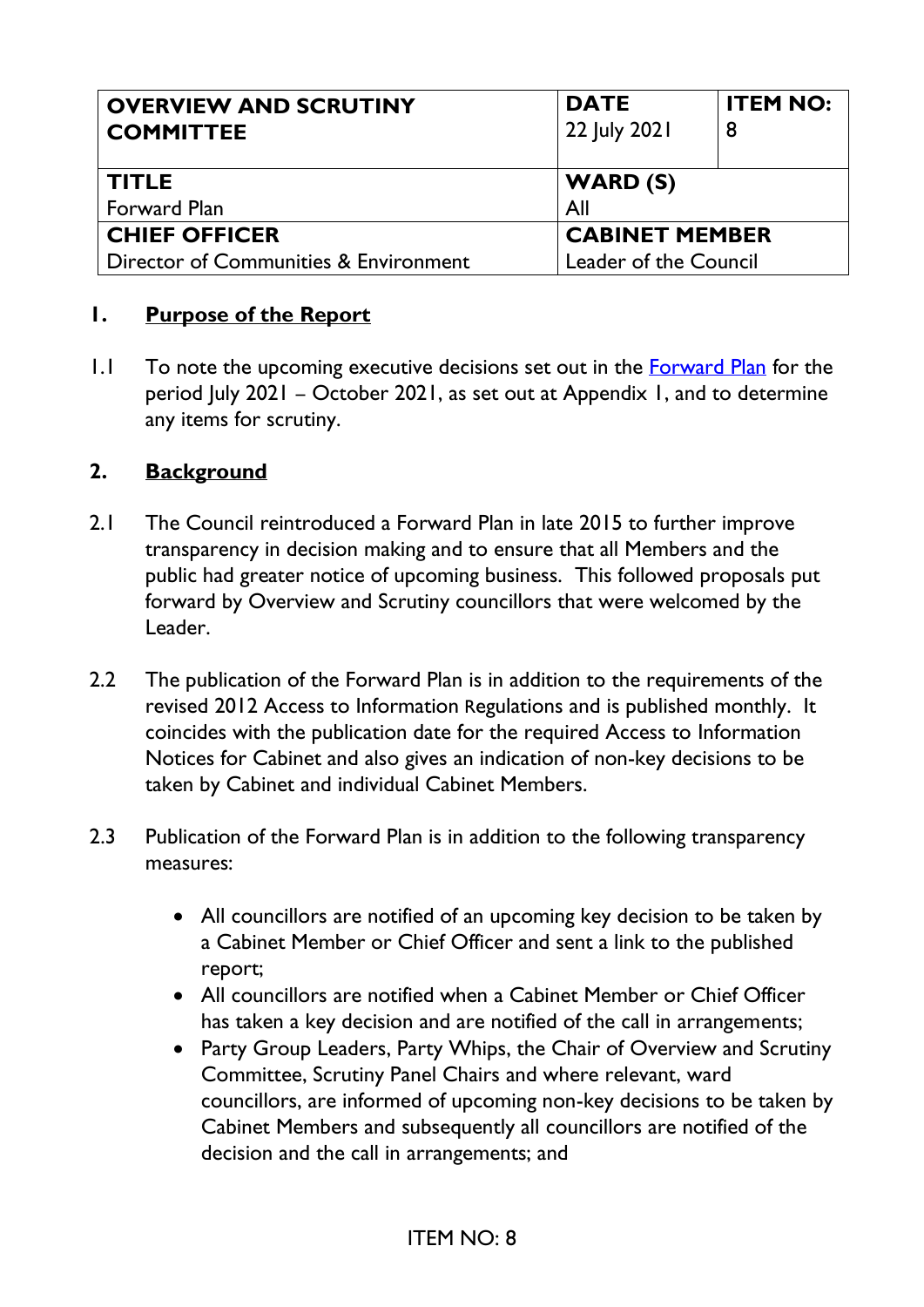• With regard to Cabinet, all councillors are notified both of matters included on the Cabinet's agenda in advance of the meeting and when the discussion has been taken, together with the call in arrangements.

## **3. Report**

- 3.1 The Overview and Scrutiny Committee at its meeting on 17 September 2015 considered a report titled 'Improving the Effectiveness of Scrutiny – Action Plan Update', which included items relating to decision making. It was felt that there should be more consultation and information before decisions are made and that decision making timescales were often too short to enable Members to comment and respond. An improved Forward Plan and predecision scrutiny were considered to be ways of improving the current arrangements.
- 3.2 The Committee agreed that the Forward Plan be considered at its meetings on a regular basis in order to identify any decisions that it felt should be subject to scrutiny; the plan for June – September 2021 (inclusive) is set out at Appendix 1.
- 3.3 The Forward Plan, as presented, is to be considered as a view of the scheduling of decisions at a particular time. This scheduling of business is a continuous process and it can be expected there will have been changes to the Forward Plan since the time of publication. The current status of these decisions can be viewed on the [Council's website](https://committees.royalgreenwich.gov.uk/Decisions.aspx).

# **4. Comments of the Director of Legal Services**

4.1 There are no additional legal comments.

### Background Papers

None other than previously published Committee papers